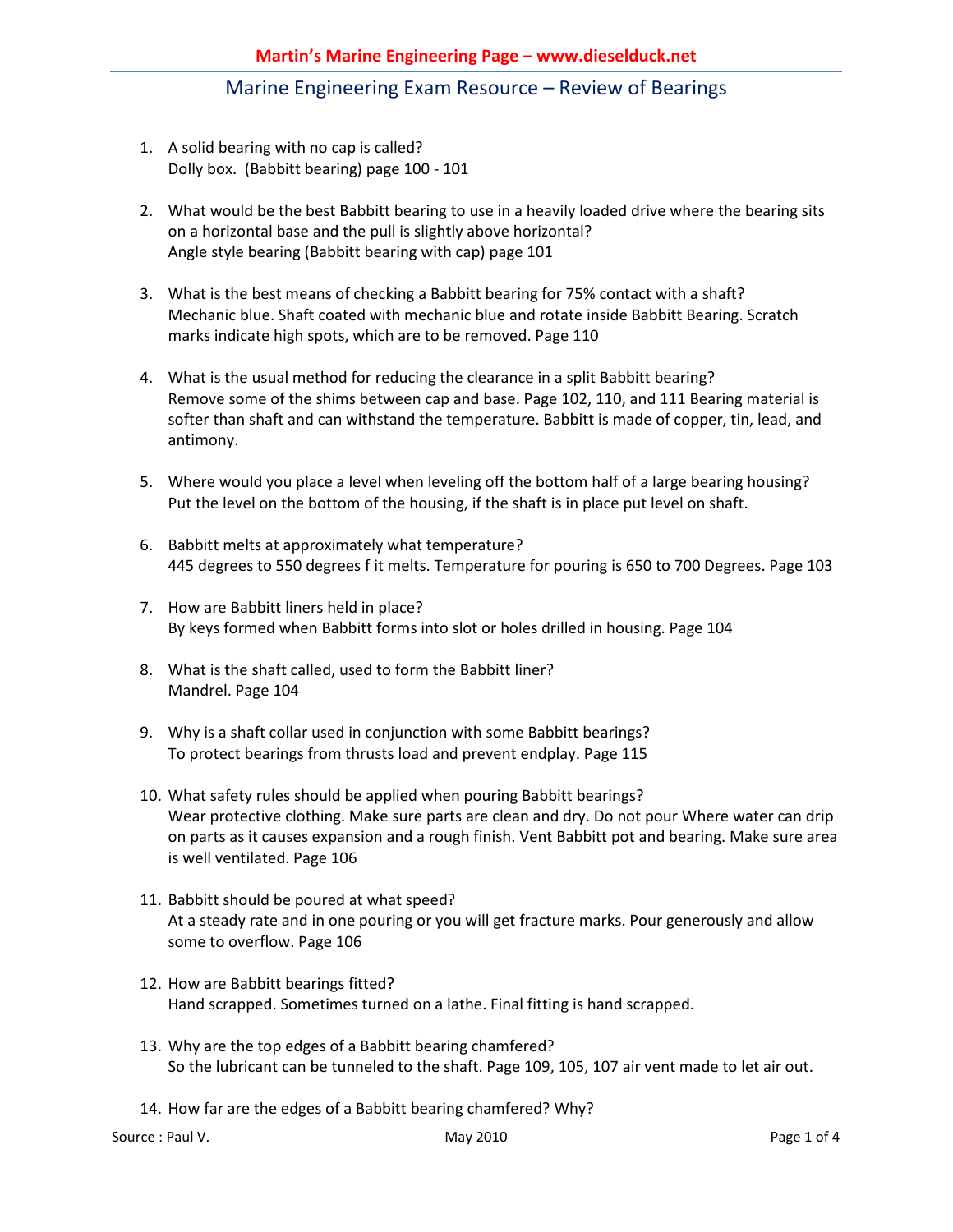Almost to the corner but not complete bearing length because of lubrication leakage.

- 15. How is the clearance in a Babbitt bearing checked? Feeler gauges. Dial indicators. Lead wire or plastic gauge. Page 112
- 16. When babbitting a bearing, the housing must be? Completely clean and dry. Should be preheated. Page 106
- 17. Where should an oil groove be located in a plain bearing? On the low-pressure side. On top or cap end of bearing. Page 110 Mandrel would be coated with white lead or acte? Cut to stop from sticking to the shaft. Page 111. Scraping, grooving. Page 119
- 18. What are the advantages in a plain bearing? Name five. Quieter in operation, better resistance to unexpected overload and shock conditions. Less radial space required. Low cost, old Babbitt can be reused. Less likely to be damaged by contaminates.
- 19. What are the most common causes of plain journal bearing failure? Lack of lubrication. Clearance is about .001 per inch of shaft.
- 20. What are the basic bearings styles that the rolling elements are classified? Ball bearings. Roller bearings, spherical, cylindrical, tapered. Needle Bearings. Page 112 checking bearing clearances. Page 115 thrust control.
- 21. What are the types of loads that bearings can experience? Radial, right angle to shaft. Thrust, parallel to shaft. Combination, both radial and thrust loads.
- 22. What types of bearings can be used with the various loads? Radial load, single row ball, cylindrical, double row ball. Thrust load, ball thrust, roller thrust, needle thrust. Combination, tapered roller, angular, contact, spherical roller.
- 23. What are ball bearings generally suited for? High speed applications. Low to medium capacity loads. Roller bearings are suited for low speeds. Low to high load applications. Page 119
- 24. What is another name for a Conrad bearing? Single row deep groove ball bearing. Page 117 parts of a bearing
- 25. What do the c numbers on a bearing refer to? Represent degree of clearance between rolling element and raceway.
- 26. What is a needle bearing? Cylindrical bearing where the length is more than twice the diameter. Designed as pure radial or for thrust. Page 118.
- 27. What is bearing creep? Area of rolling element changes. Inner race slowly creeps around shaft. Page 122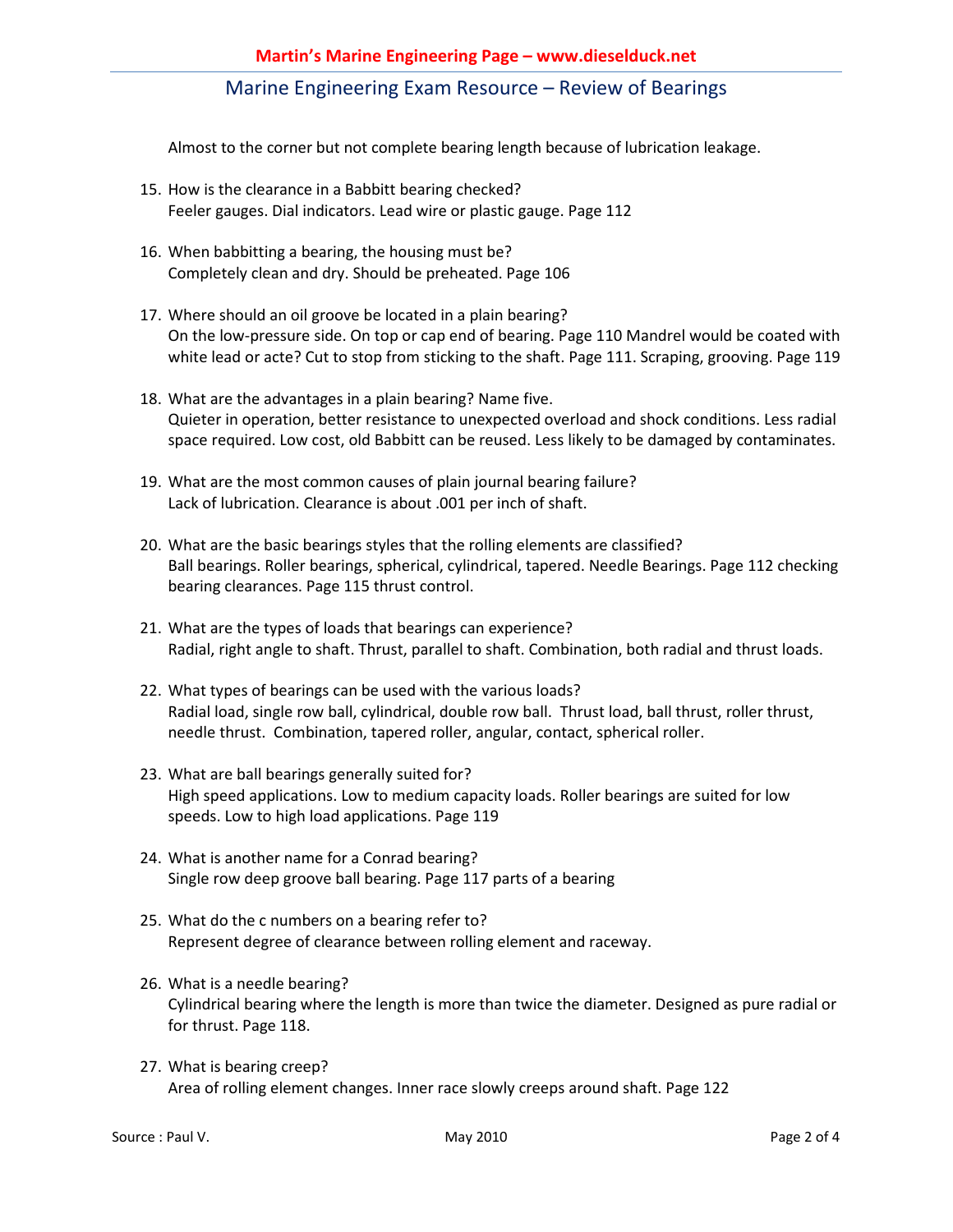- 28. What are the three types of rollers that can be used in a roller bearing? Spherical. Cylindrical tapered. Page 118
- 29. What is the taper of a standard tapered bore bearing? 1" inch in 12". K means tapered bore. Page 119
- 30. If the bearing housing had only enough room for a single row radial bearing, what type of bearing would you use to carry higher radial load? Maximum capacity. More balls in the bearing than a single row ball bearing. (Conrad) page 120
- 31. How many bearings should be fixed on a shaft with 3 split anti friction pillow block types.? One fixed. Usually the drive end and the rest floating. Page 128
- 32. When pressing a taper roller bearing from a shaft, the pressure should be against? The inner race. Press on tight fitting race. Usually inner but can be outer.
- 33. Which bearing retains its load carrying capacity even when misaligned? Spherical roller.
- 34. What types of bearings should not be used for thrust loading? Radial needle bearing. Single row ball bearings. Page 137.
- 35. What very important factor must be considered when installing anti-friction bearings? Cleanliness. Area and tool must be clean to stop any contamination. Page 138.
- 36. What would be the probable cause of a bearing that overheats, even though the bearing was carefully and properly installed. Too much lubricant in bearing housing.
- 37. What is the temperature range a large bearing should be heated in oil for a shrink fit? Not above 248 degrees to 250 degrees f.
- 38. What would you use along with a hammer to remove a bearing? Mild steel punch. Key stock. Cold rolled. Page 134.
- 39. Final dressing of a shaft before installing a bearing should be done with? Fine emery cloth. Check shaft for roundness and nicks. Page 123.
- 40. What cautions should be taken when welding on shafts mounted on bearings? Make sure the current does not have to take a path through the bearing. To prevent arc in bearing.
- 41. Where would you check for radial fit when mounting an axial bearing? Between top rolling member and outer race. (Diameter clearance) reduce end play on taper bearings.
- 42. When mounting spherical roller bearings with sleeve adapters, clearance should be checked where?